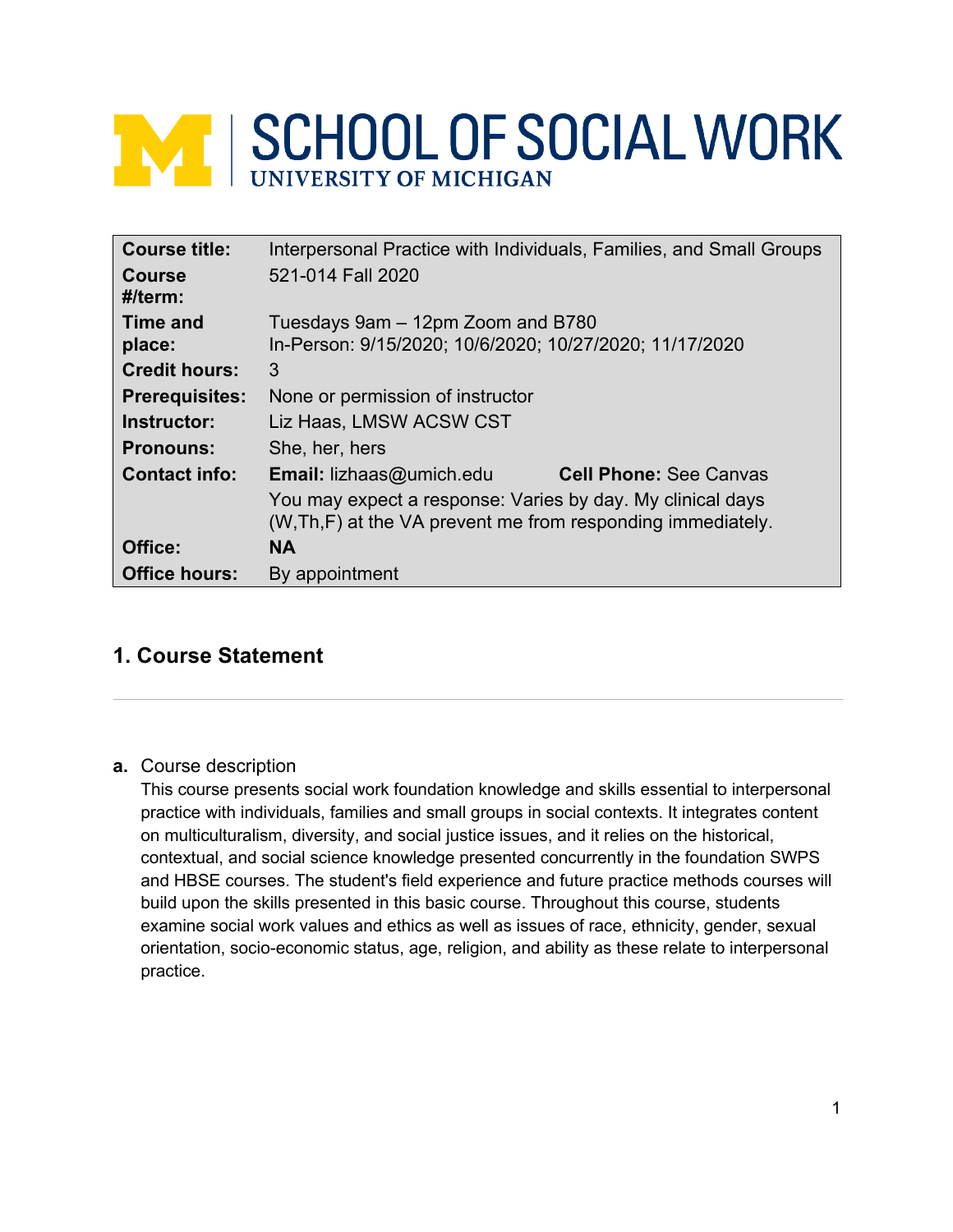# **b.** Course objectives and competencies

Upon completion of this course, students using a social work practice framework will be able to:

1. Describe and apply research-based knowledge and frameworks in interpersonal practice with individuals, families and small groups and critique the strengths and weaknesses of these various frameworks. (Practice Behaviors 3.1, 3.2, 6.2, 7.1, 10b.4)

- 3.1 Distinguish, appraise, and integrate multiple sources of knowledge including research based knowledge and practice wisdom.
- 3.2 Analyze models of assessment, prevention, intervention, and evaluation
- 6.2 Use research evidence to inform practice.
- 7.1 Use conceptual frameworks to guide the processes of assessment, intervention, and evaluation.
- 10b.4 Select appropriate intervention strategies.

2. Recognize the potential impact of race, gender, ethnicity, social class, sexual orientation, power and privilege on interpersonal practice. (Practice Behaviors 4.1, 4.3, 5.1)

- 4.1 Recognize the extent to which a culture's structures and values may oppress, marginalize, alienate, or create or enhance privilege and power
- 4.3 Recognize and communicate their understanding of the importance of difference in shaping life experiences
- 5.1 Understand the forms and mechanisms of oppression and discrimination.

3. Carry out the roles of counselor/clinical social worker, client services manager, group facilitator mediator, and advocate in a culturally responsive manner (by attending to social identities such as race, gender, ethnicity, social class, sexual orientation, and to power and privilege). (Practice Behaviors 1.1, 1.3, 4.1, 4.2, 4.4, 5.2, 5.3, 10c.2, 10c.3, 10c.4)

- 1.1 Advocate for client access to the services of social work.
- 1.3 Attend to professional roles and boundaries.
- 4.1 Recognize the extent to which a culture's structures and values may oppress, marginalize, alienate, or create or enhance privilege and power.
- 4.2 Gain sufficient self-awareness to eliminate the influence of personal biases and values in working with diverse groups
- 4.4 View themselves as learners and engage those with whom they work as informants.
- 5.2 Advocate for human rights and social and economic justice.
- 10c.2 Implement prevention interventions that enhance client capacities.
- 10c.3 Help clients resolve problems.
- 10c.4 Negotiate, mediate, and advocate for clients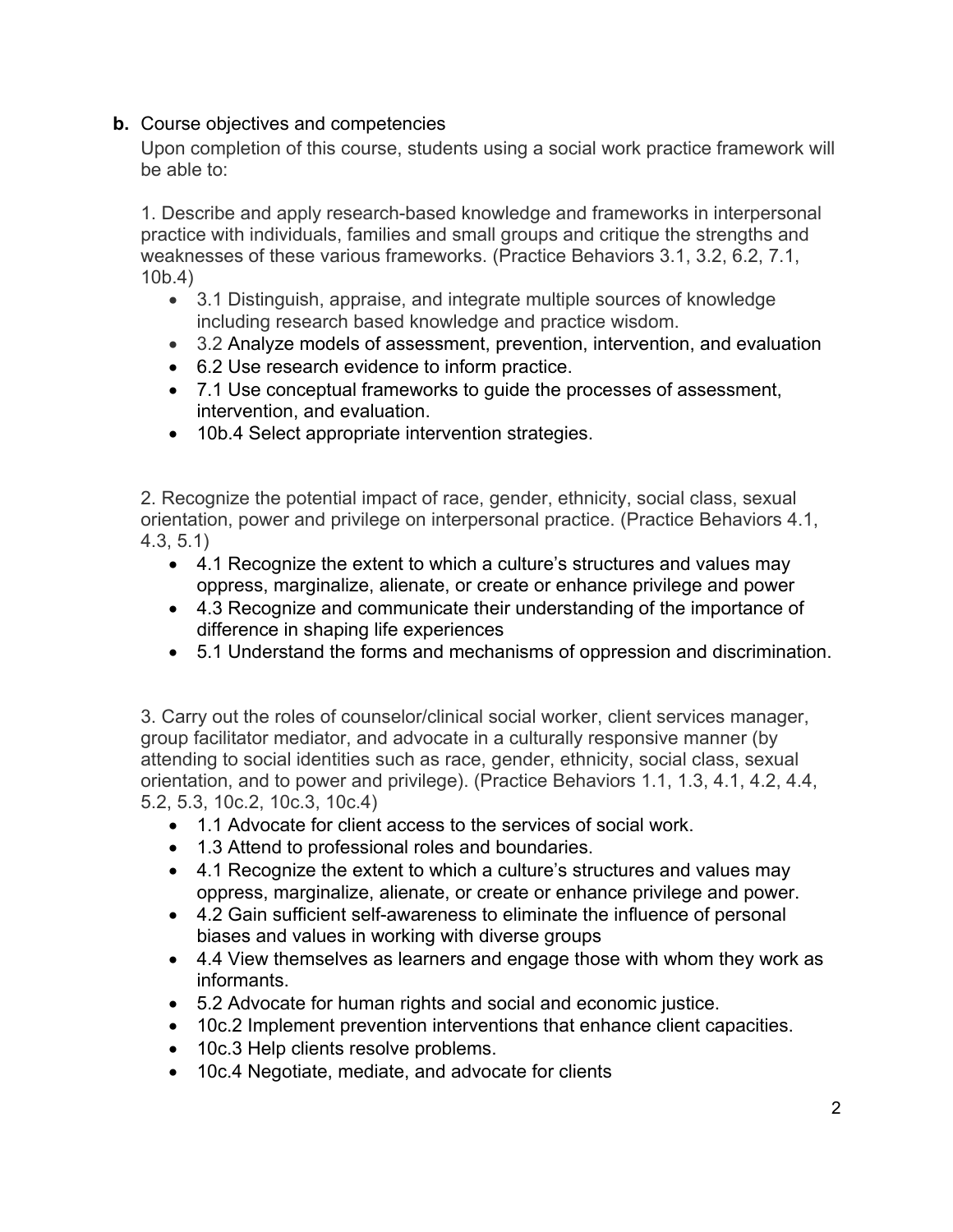4. Demonstrate basic interpersonal practice skills including active listening, empathic responding, critical/creative thinking, case recording, and contracting. (Practice Behaviors 1.4, 3.1, 3.3, 10a.1, 10a.2, 10a.3)

- 1.4 Demonstrate professional demeanor in behavior, appearance, and communication
- 3.1 Distinguish, appraise, and integrate multiple sources of knowledge, including research-based knowledge and practice wisdom
- 3.3 Demonstrate effective oral and written communication in working with individuals, families, groups, organizations, communities, and colleagues
- 10a.1 Substantively and affectively prepare for action with individuals, families, groups, organizations, and communities.
- 10a.2 Use empathy and other interpersonal skills.
- 10a.3 Develop a mutually agreed-on focus of work and desired outcomes.

5. Operationalize the NASW code of ethics and other ethical codes, and recognize value dilemmas that emerge in interpersonal practice. (Practice Behaviors 2.2, 2.3)

- 2.2 Make ethical decisions by applying standards of the National Association of Social Workers Code of Ethics (NASW, 2008) and, as applicable, of the International Federation of Social Workers/International Association of Schools of Social Work Ethics in Social Work, Statement of Principles (IFSW, 2004).
- 2.3 Tolerate ambiguity in resolving ethical conflicts.

Note: Course objectives are connected to School of Social Work/Council on Social Work Education: Competencies and Practice Behaviors.

**c.** Course design

This course employs a number of pedagogical strategies to promote skill development such as: gamed simulations, case analysis, interactive media simulations, exercises in vivo, practice within the classroom through role playing, didactic presentation of theory/models/procedures, etc.

**d.** Course Relationship to P.O.D.S.

This course will introduce students to P.O.D.S. (privilege, oppression, diversity and social justice) as the framework through which social work education and practice can be viewed. Students will explore how these concepts manifest in social work practice.

This course integrates P.O.D.S. content and skills with a special emphasis on the identification of theories, practice and/or policies that promote social justice,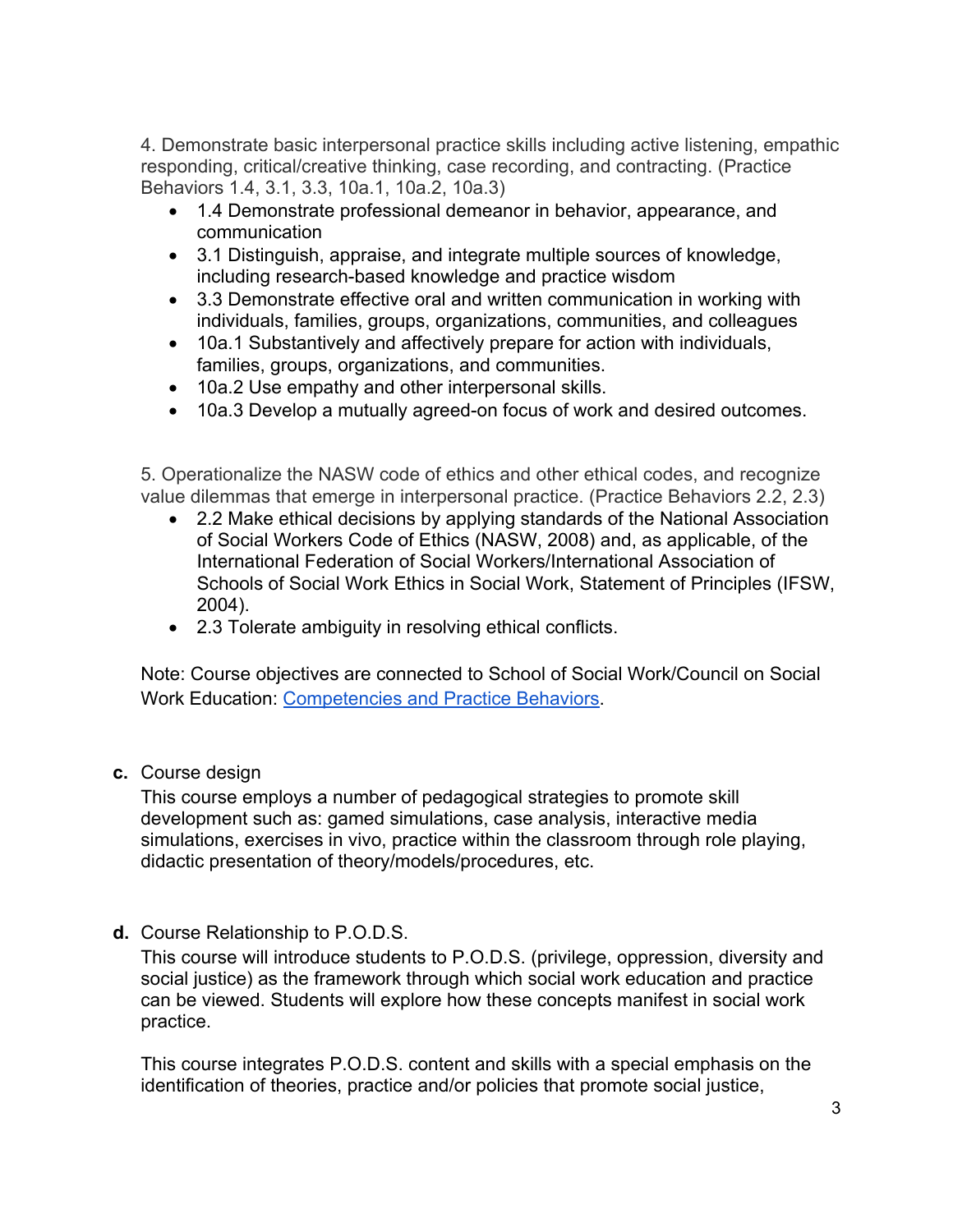illuminate injustices and are consistent with scientific and professional knowledge. Through the use of a variety of instructional methods, this course will support students' exploration of social justice, recognition of mechanisms that support oppression and injustice, work toward social justice processes, apply intersectionality and intercultural frameworks and strengthen critical consciousness, self-knowledge and self-awareness to facilitate P.O.D.S. learning.

# **2. Class Requirements**

To fully engage in the course topic and become a competent and skilled social work practitioner, it is expected that students will complete all required readings. Readings will be discussed in class and used in activities and assignments. To get the most out of class discussion and assignments, readings/listenings/viewings for the class period should be completed prior to class.

## a. Text and class materials (Purchase or Rent)

Direct Social Work Practice 10<sup>th</sup> Edition Hepworth, D. H., Rooney, R. H., Rooney, G. D., & Strom-Gottfried, K. (2017). *Direct social work practice: Theory and skills*.

• Rent etextbook through Cengage. Instructions on Canvas

#### My Grandmother's Hands

Menakem, R. (2017). *My grandmother's hands: Racialized trauma and the pathway to mending our hearts and bodies*.

Additional readings, podcasts, and videos are embedded in the weekly agenda/canvas modules and are either available through the Umich Library or Canvas.

b. Class Schedule and Assignments

Class location information (zoom link and in-person/room number) is found on Canvas and at the top of this Syllabus.. In person classes are subject to change based on the status of the pandemic. Changes will be posted to Canvas.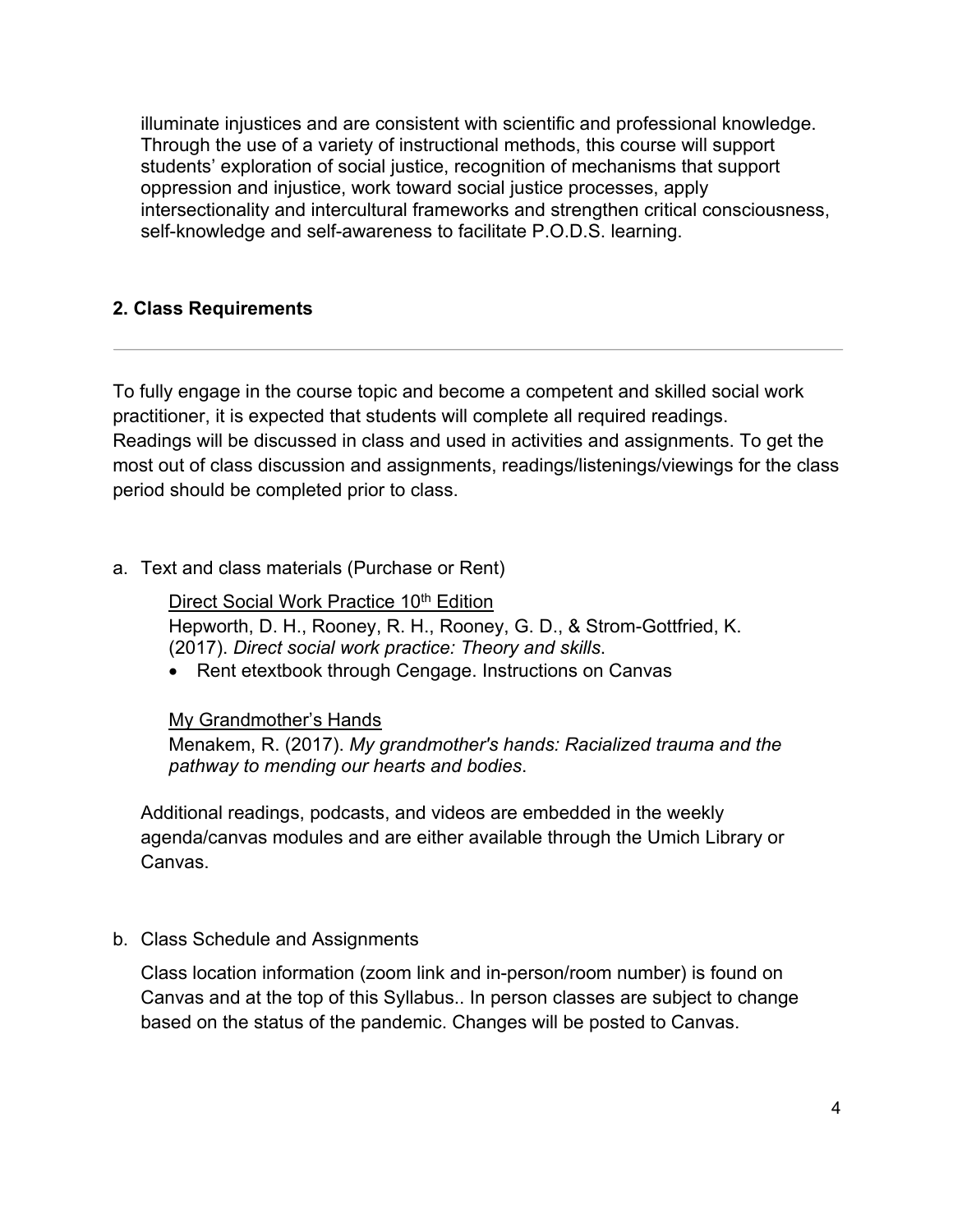Lectures will either be live online interactive, in class, or self-paced prerecorded content that you can watch at your leisure prior to the next class. A lecture from one class may be the topic of discussion for the next class. All lectures and classes will be recorded; break out sessions will not be recorded.

Assignment details and due dates are subject to change. Changes can be found on Canvas.

| <b>Assignment</b>                                                        | <b>Due Date</b> | <b>Points</b> |  |
|--------------------------------------------------------------------------|-----------------|---------------|--|
| Simmersion: MI (Gabe)                                                    | 9/15/2020       | 5             |  |
| Ethics Exercise: Steps 1 & 2                                             | 9/15/2020       | 5             |  |
| <b>Character Development</b>                                             | 9/22/2020       | 15            |  |
| <b>Assessment Write Up</b>                                               | 10/6/2020       | 15            |  |
| <b>Assessment Feedback: Stars and Wishes</b>                             | 10/13/2020      | 5             |  |
| <b>Treatment Plan</b>                                                    | 10/20/2020      | 10            |  |
| Simmersion: CBT (Tanisha)                                                | 11/3/2020       | 5             |  |
| The Scarcity Trap                                                        | 11/10/2020      |               |  |
| Session 3 Note Write Up                                                  | 11/17/2020      | 10            |  |
| The Nancy: Oliver Sipple                                                 | 11/17/2020      |               |  |
| <b>Final Paper</b>                                                       | 12/15/2020      | 20            |  |
| Participation                                                            | Semester Long   | 8             |  |
| Assignments and due dates are subject to change. Changes can be found on |                 |               |  |
| Canvas.                                                                  |                 |               |  |

# Weekly Overviews: **Week 1 9/1/2020**

**Activities** 

- Welcome Activities/Discussions
	- o Review Syllabus
	- o Written/Unwritten Rules

#### Lectures

- Grief
- Self-Care

#### Readings

- Hepworth Chapters 1, 2, 3
- Menakem Ch 7

## **Week 2**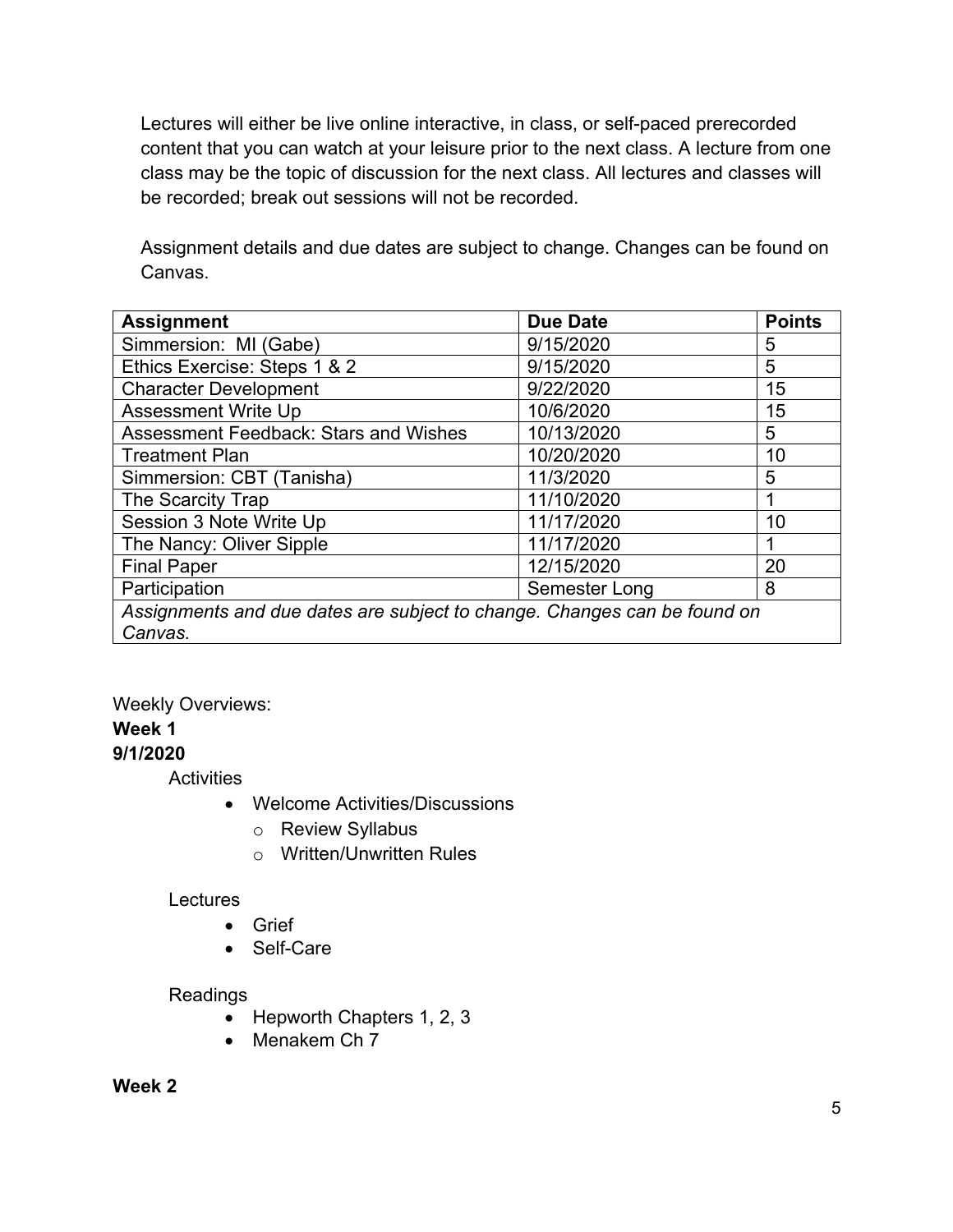#### **9/8/2020**

Lectures

- Why learn therapy as a Macro SW student
- Motivational Interviewing/Validation Strategies

# **Assignments**

- Ethics Exercise: Steps 1 and 2
- Simmersion: MI
- Character Development

# Readings

- Hepworth Chapters 4, 5, 6
- Code of Ethics

# **Week 3 9/15/2020**

# **Activities**

- Small groups Discussion: Ethics Step 3
- Lectures
	- o Informed Consent/Duty to warm
	- o Brief Assessment
	- o Intro to Diagnosing
	- o Assessment tools

# **Assignments**

• Character Development

# Readings:

- Hepworth Chapters 7, 8
- DSM

# **Week 4**

# **9/22/2020**

**Lectures** 

- Psychosocial Spiritual Assessment
- Diagnosing

# Readings

- Hepworth Chapter 9
- Relational Spirituality as Scaffolding for CBT: Correa & Sandage 2018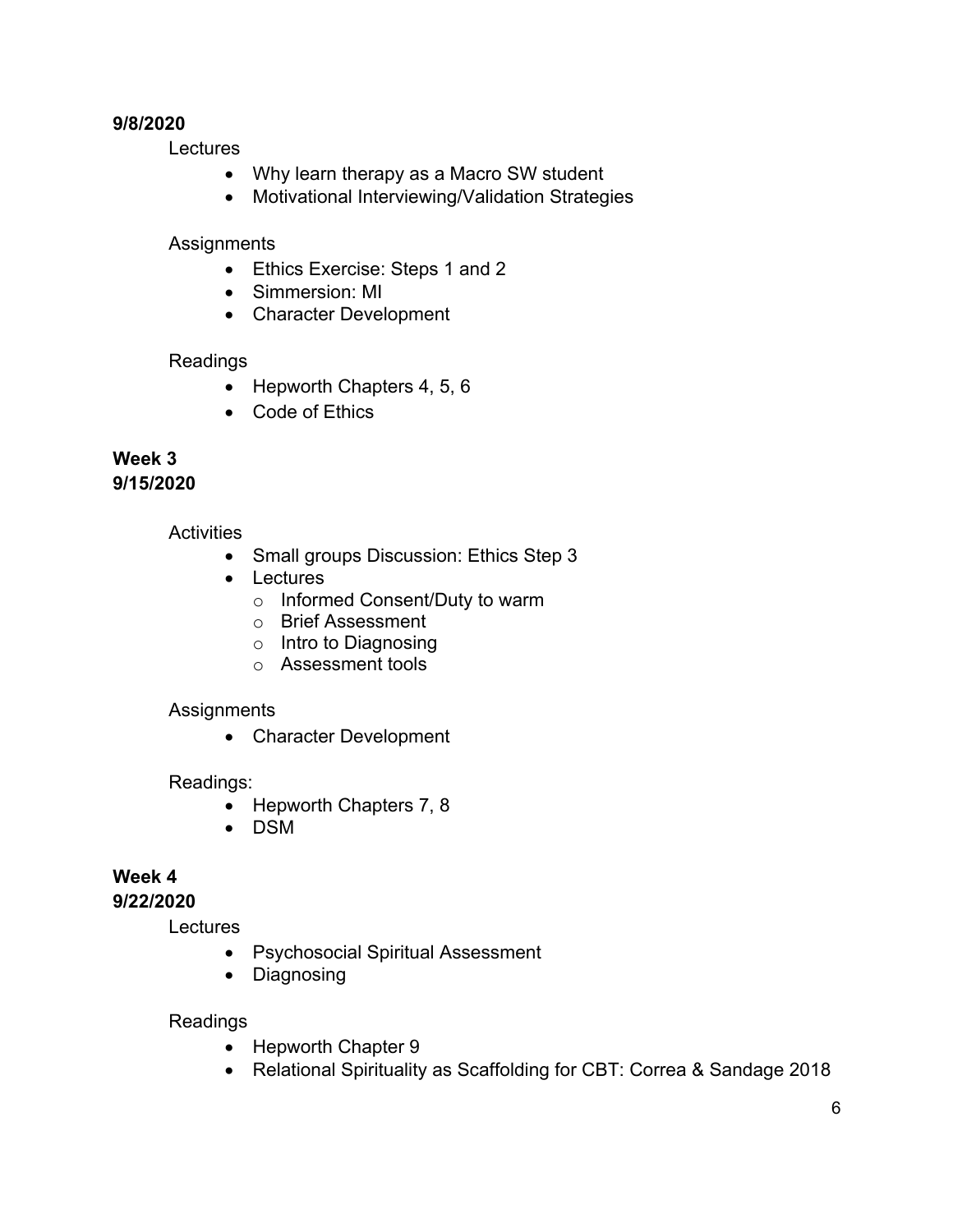- Religion Spirituality and Therapy: Elkonin et al 2014
- View: TedTalk: The Voices in My Head

# **Week 5**

**9/29/2020**

**Activities** 

- Small groups discuss: Spirituality Assessment
- In class practice: Assessment

# **Week 6**

## **10/6/2020**

**Activities** 

- Team meetings
- Large Group Report Out:

# Lectures

• Treatment Planning

## Readings

• Hepworth Ch 12, 13

# **Week 7 10/13/2020**

#### **Activities**

• In class practice: Treatment Planning

#### **Lectures**

• Risk Prevention

## Readings

- Hepworth 9-5d, 9-6a
- Menakem Ch 8

**Week 8 10/20/2020**

**Lectures**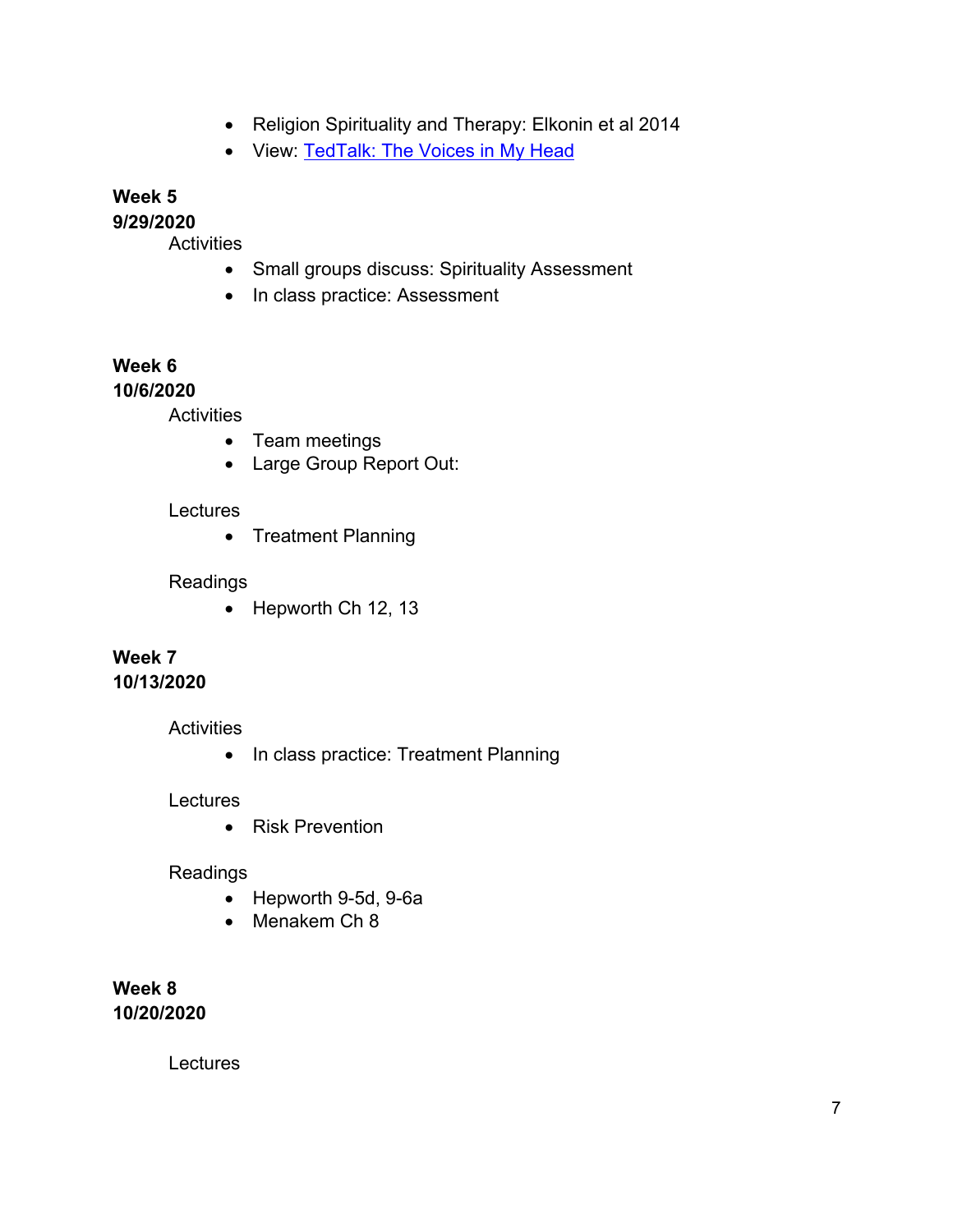- Clients in a cultural context
- Polyvagal Theory in Therapy

# **Activities**

• Small groups discussion

# Readings

- Hepworth 10, 11-7, 14-6
- Menakem Ch 10
- Dana Ch 1

#### **Week 9 10/27/2020**

**Activities** 

- Midsemester check in: Small Groups
- Large Group Report Out

# **Lectures**

• CBT for Depression and Anxiety: Individual and Group

Readings

- Hepworth Chapters 11, 17
- CBT Manual (See Canvas for Manual Options)

# **Week 10**

**11/3/2020**

Lectures

• DBT

Readings

- Menakem Ch 12
- Read: Expert on Mental Illness Reveals Her Own Fight: NY Times Linehan
- View: https://borderlinethefilm.com
	- o Watch at least 3 vignettes
	- o Do no rent the movie: navigate to Borderliner notes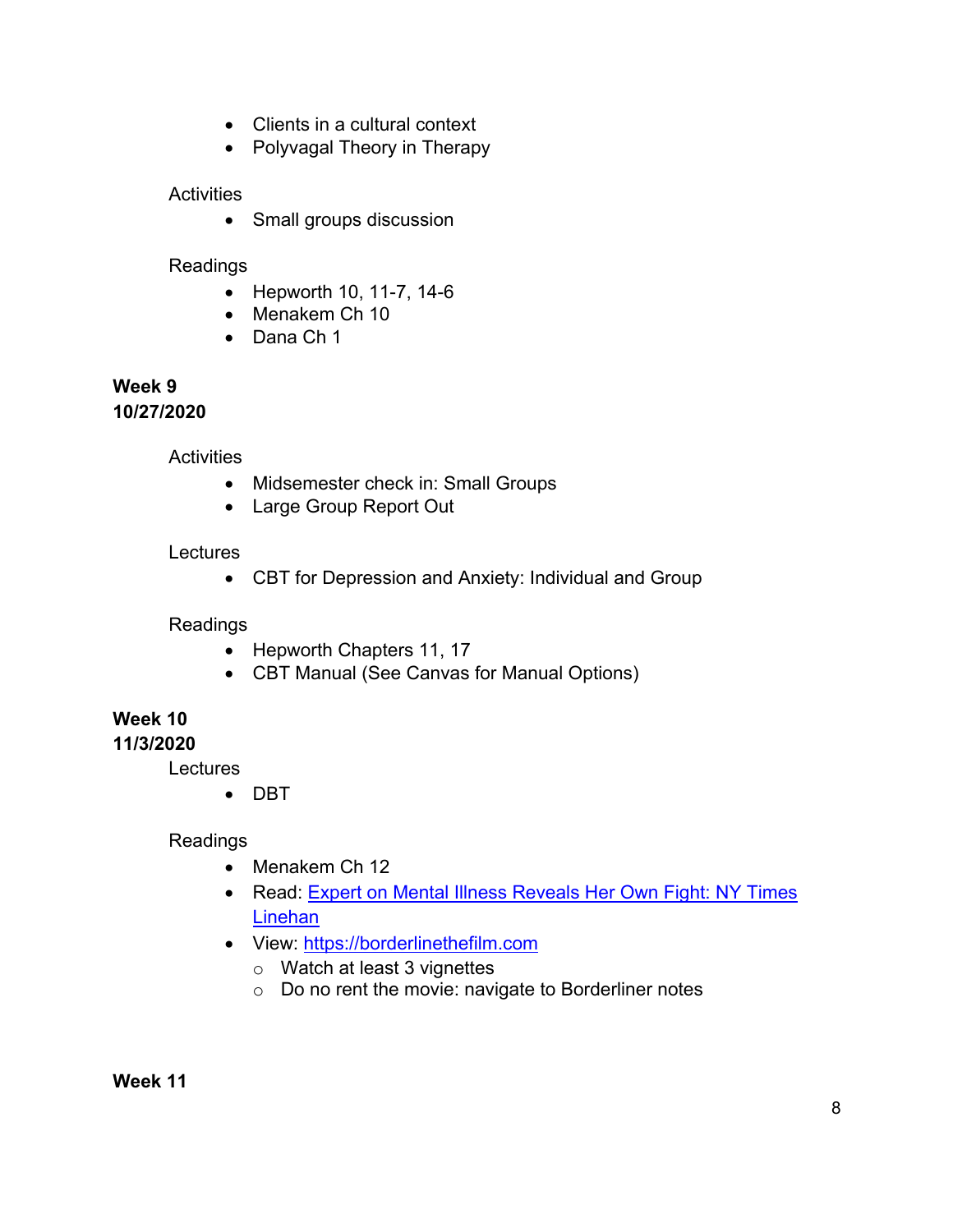# **11/10/2020**

**Activity** 

• In session practice: Therapy Session

# **Lecture**

• Family Therapy

# Readings

- Menakem Ch 3
- Internal Family Systems Therapy Ch 16 and pages 29-39
- Hepworth 10, 15, 18

# **Week 12 11/17/2020**

**Activities** 

- Small Groups: Oliver Sipple Discussion
- Large Group Report Out

# Lectures

• SUDC Group and Individual Therapy

# Readings

- Addiction as an Attachment disorder Ch 6
- Addiction as an Attachment disorder Ch 7

**Week 13 11/24/2020**

# **Week of Thanksgiving: No Class**

**Week 14 12/1/2020**

**Lectures** 

- Sex and Gender in Therapy
- Out of Control Sexual Behaviors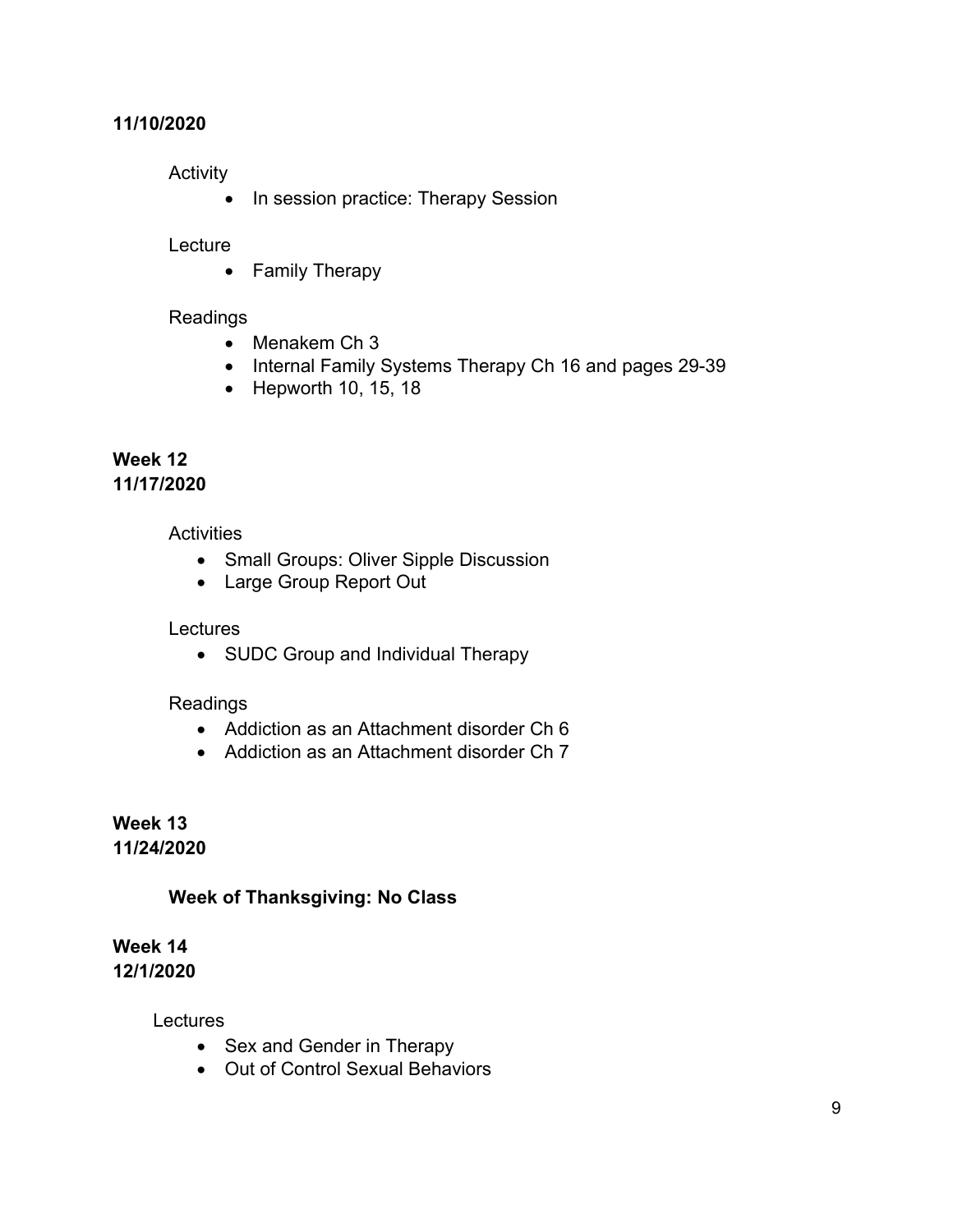# **Activities**

- Small Groups Discussion: Recentering
- Large Group Report Out

# Readings

- Brief Psychosexual Therapy 2017
- Braun Harvey Ch 3
- Hepworth Ch 14
- Kendi Ch 17, 18
- Hepworth 18

# **Week 15 12/8/2020**

# Lectures

• Termination

# **Activities**

- Small Group Discussion: Applying Micro to Macro
- Large Group Report Out

# Readings

• Hepworth 19

# c. Attendance and class participation

This class involves real time class participation. It is traditionally expected that you will attend every class. That being said, the Covid19 Pandemic has changed everything. There will be a zoom link available for each class session, including in-person class sessions. If you are unable, or prefer not, to attend in person classes, then you may join the in-person classes via Zoom.

Attendance and participation are factored into your grade. See Canvas for grading.

- Taking Attendance:
	- o Attendance will be taken at every class: online and in person.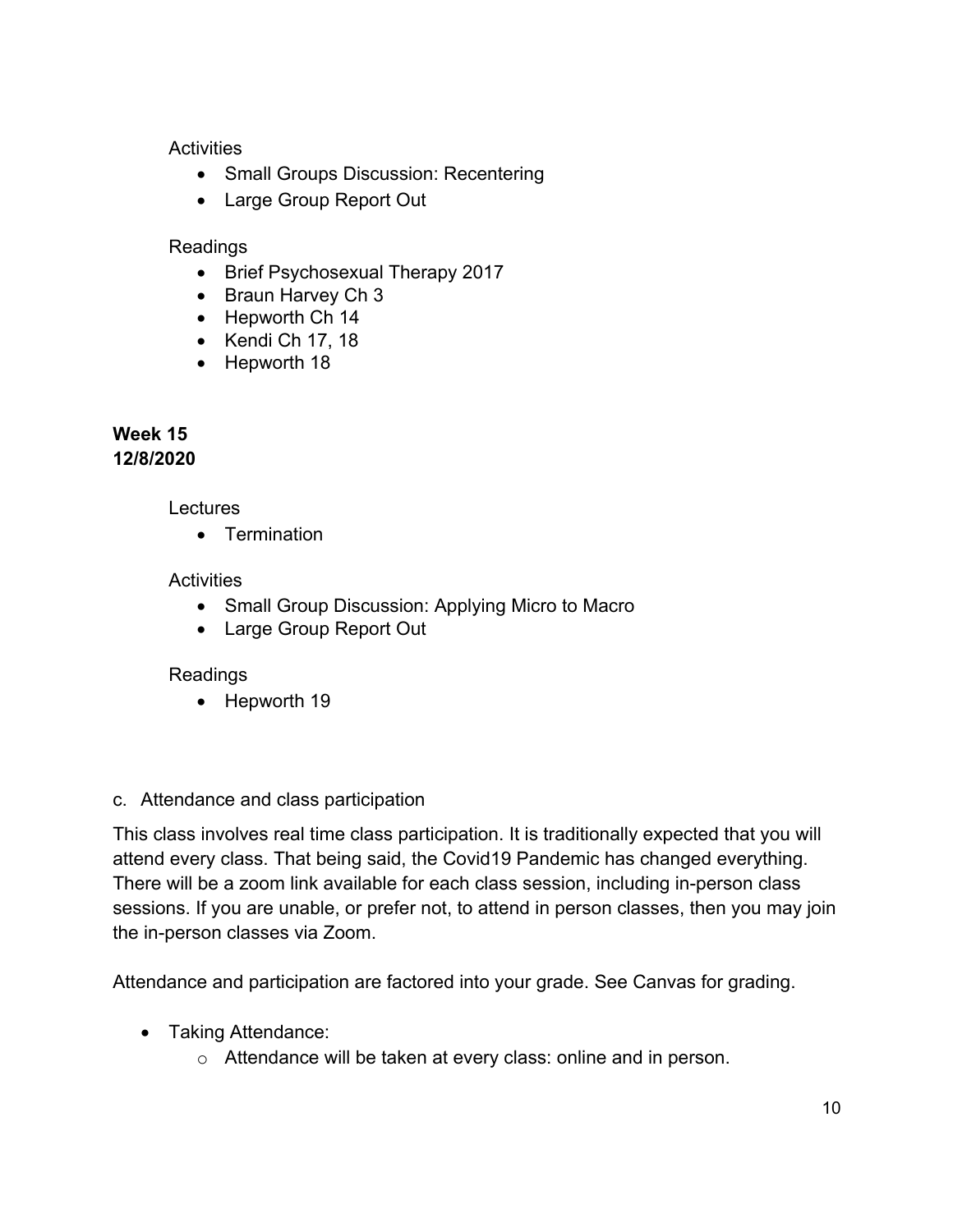- Recordings:
	- o All classes (in person and online) will be recorded and made available. The zoom sessions will be deleted after the semester ends.
	- o Break-out sessions (i.e., small group discussions) will not be recorded through zoom.

Policy on Class Attendance (https://ssw.umich.edu/msw-studentguide/section/1.08.00/17/policy-on-class-attendance)

d. Grading

Grades in Academic Courses and in Field Instruction Student Grievance procedures policy for grading in special circumstances.

Late assignments will be deducted 10%

- If the assignment is due, for example, at 11:59pm and you turn the assignment in at 12am it will count as a late assignment.
- Assignments should be uploaded using Word. If you do not have Word or if the upload process is giving you trouble, you may copy and paste your submission into the text box.
- If you are having Pandemic related delays for completing coursework, attending class, or participating, please contact me (see participation assignment on Canvas for more information).

Grading Scale:  $98-100 = A +$  $93-97 = A$  $91-92 = A$  $90 = B +$  $88-89 = B$  $86-87 = B$  $86 = C +$  $83-85 = C$  $80 - 82 = C$ Below  $80$  = not passing

e. Class Recording and Course Materials

Recording and Privacy Concerns FAQ

*Audio and video recording of in-class lectures and discussions is prohibited without the advance written permission of the instructor. Students with an approved*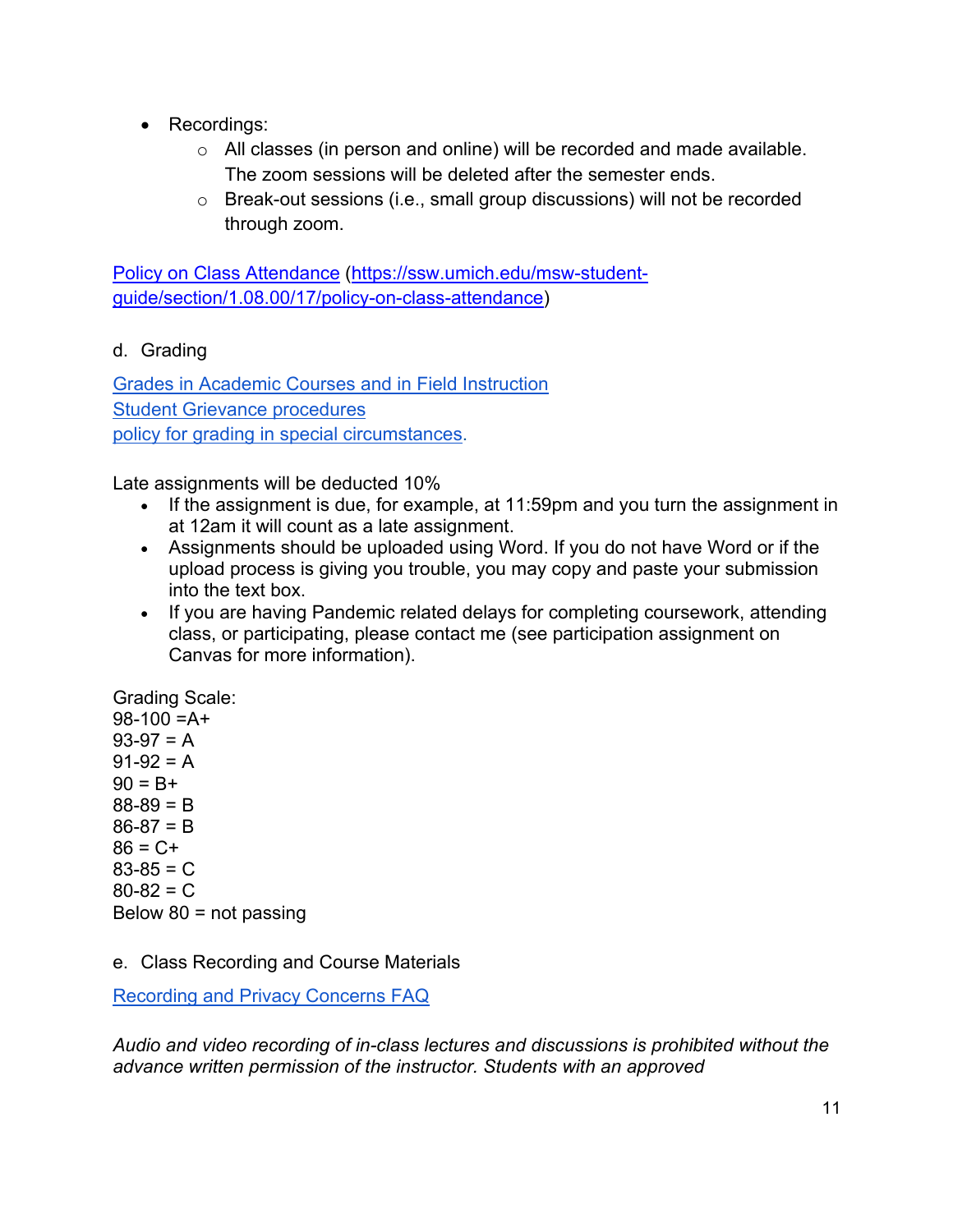*accommodation from the Office of Services for Students with Disabilities permitting the recording of class meetings must present documentation to the instructor in advance of any recording being done. The instructor reserves the right to disallow recording for a portion of any class time where privacy is a special concern. If the instructor chooses to record a class, they will decide which classes, if any, are recorded, what portion of each class is recorded, and whether a recording is made available on the course management website. On days when classes are recorded, students will be notified a recording is occurring. Class recordings and course materials may not be reproduced, sold, published or distributed to others, in whole or in part, without the written consent of the instructor.*

# **f.** COVID-19 Statement

For the safety of all students, faculty, and staff on campus, it is important for each of us to be mindful of safety measures that have been put in place for our protection. By returning to campus, you have acknowledged your responsibility for protecting the collective health of our community. Your participation in this course on an inperson/hybrid basis is conditional upon your adherence to all safety measures mandated by the state of Michigan and the University, including maintaining physical distancing of six feet from others, and properly wearing a face covering in class. Other applicable safety measures may be described in the Wolverine Culture of Care and the University's Face Covering Policy for COVID-19. Your ability to participate in this course in-person/hybrid may be impacted by failure to comply with campus safety measures. Individuals seeking to request an accommodation related to the face covering requirement under the Americans with Disabilities Act should contact the Office for Institutional Equity. If you are unable or unwilling to adhere to these safety measures while in a face-to-face class setting, you will be required to participate on a remote basis. I also encourage you to review the Statement of Student Rights and Responsibilities and the COVID-related Addendum to the Statement of Student Rights and Responsibilities.

#### g. Health-Related Class Absences

Please evaluate your own health status regularly and refrain from attending class and coming to campus if you are ill. You are encouraged to seek appropriate medical attention for treatment. School of Social Work students who miss class due to illness of any kind will be given opportunities to access course materials online or provided with alternative learning opportunities. Please notify me by email about your absence as